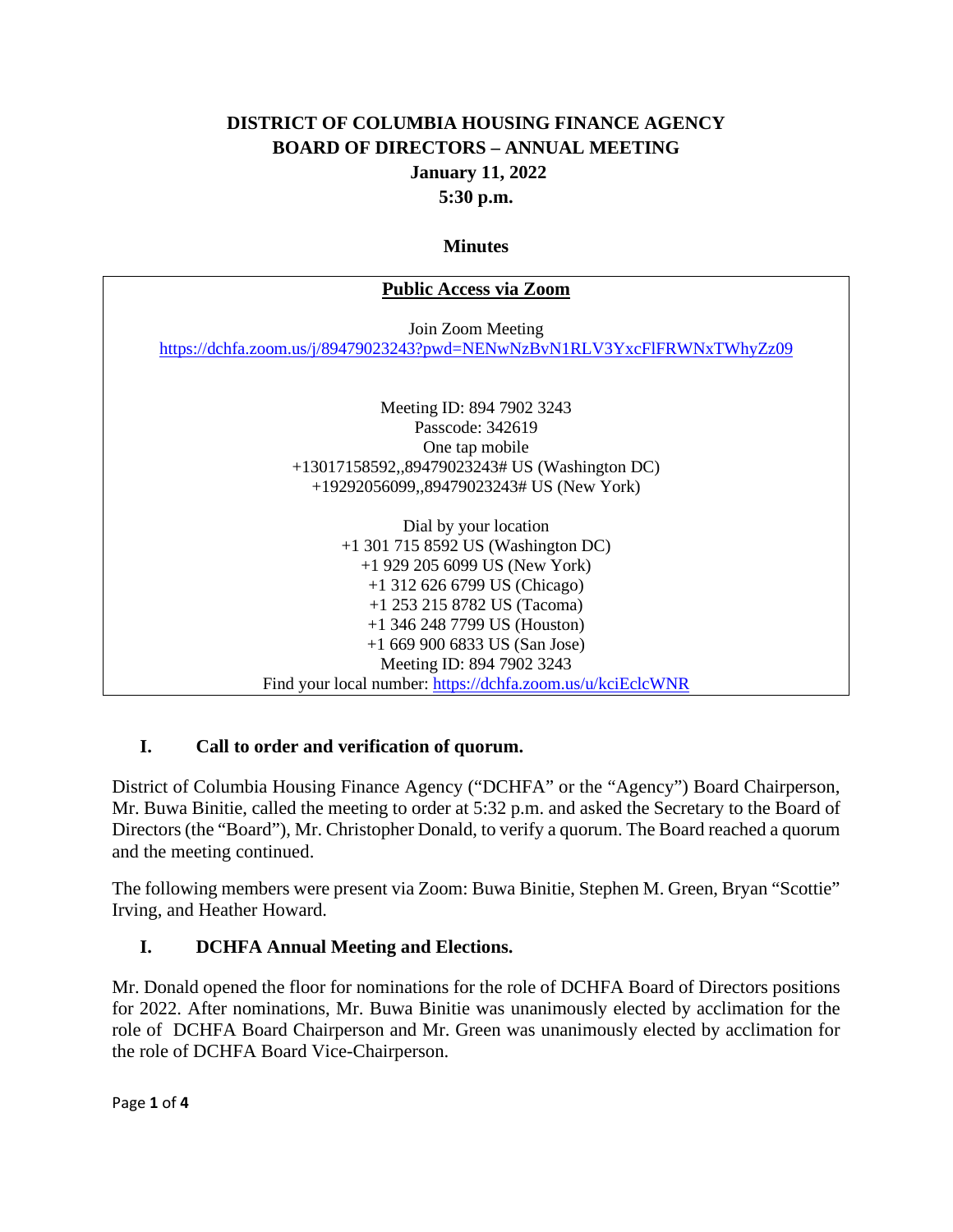Mr. Binitie made a statement on the record recusing himself from discussions regarding the Delta Towers/Capitol Vista transactions. He then left the meeting. He did not participate in any discussions or votes relating to the transactions.

### **II. Vote to close meeting to discuss Delta Towers/Capitol Vista.**

Pursuant to the District of Columbia Administrative Procedure Act, the Vice Chairperson called a vote to close the meeting in order to discuss, establish, or instruct the public body's staff or negotiating agents concerning the position to be taken in negotiating **Delta Towers/Capitol Vista**. An open meeting would adversely affect matters related to the Agency. (D.C. Code §2-575(b)(2)).

Mr. Green called for a motion to close the meeting. Ms. Howard made a motion to close the meeting. The motion was properly seconded by Mr. Irving. The motion passed by a chorus of ayes.

The meeting was closed at 5:49 p.m. and re-opened at 5:57 p.m.

## **III. Consideration of DCHFA Final Bond Resolution No. 2022-01 for Delta Towers/Capitol Vista.**

Ms. Linda Hartman, Multifamily Loan Underwriter, Multifamily Neighborhood Lending & Investments ("MLNI"), presented the transaction to the Board. The MLNI team recommends the authorization of the issuance of a supplemental issuance of tax-exempt bonds in an amount not to exceed \$1.5 million for Capitol Vista ("Project").

The Project is located in the Old City neighborhood in Northwest Washington, D.C. in Ward 6, near the H Street corridor. The Project consists of one hundred four (104) studio, one bedroom and two-bedroom units. The units are low-income housing tax credit ("LIHTC") restricted at thirty percent (30%) and fifty percent (50%) of the area median income ("AMI"). All units restricted to thirty percent (30%) AMI are permanent supportive housing units, which operate with a local rent supplement subsidy. The Project began leasing in October 2020.

The initial bond issuance for \$25,640,000 closed in September 2018.

Between September 2018 and October 2020, the rents for the project's unsubsidized units increased. The supplemental bonds will be used to pay down a portion of the Housing Production Trust Fund ("HPTF") loan, while the remaining amount will be used to pay out a portion of the deferred developer fee. The additional bonds will be privately placed with Arc 70, a structured capital investment firm that focuses on affordable housing.

Additionally, the MLNI team requested the approval of a supplemental final bond resolution in an amount not to exceed \$2.42 million to finance an increase to the HUD 50/50 risk share permanent loan at Fortitude at Delta Towers ("Project"). The initial total tax-exempt bond issuance for the Project was \$48.87 million and closed in September 2018.

The Project is in the Trinidad neighborhood of Ward 5 in Northeast Washington, DC, along the H Street corridor. The Project began leasing in November 2020. It preserved the one hundred forty-

Page **2** of **4**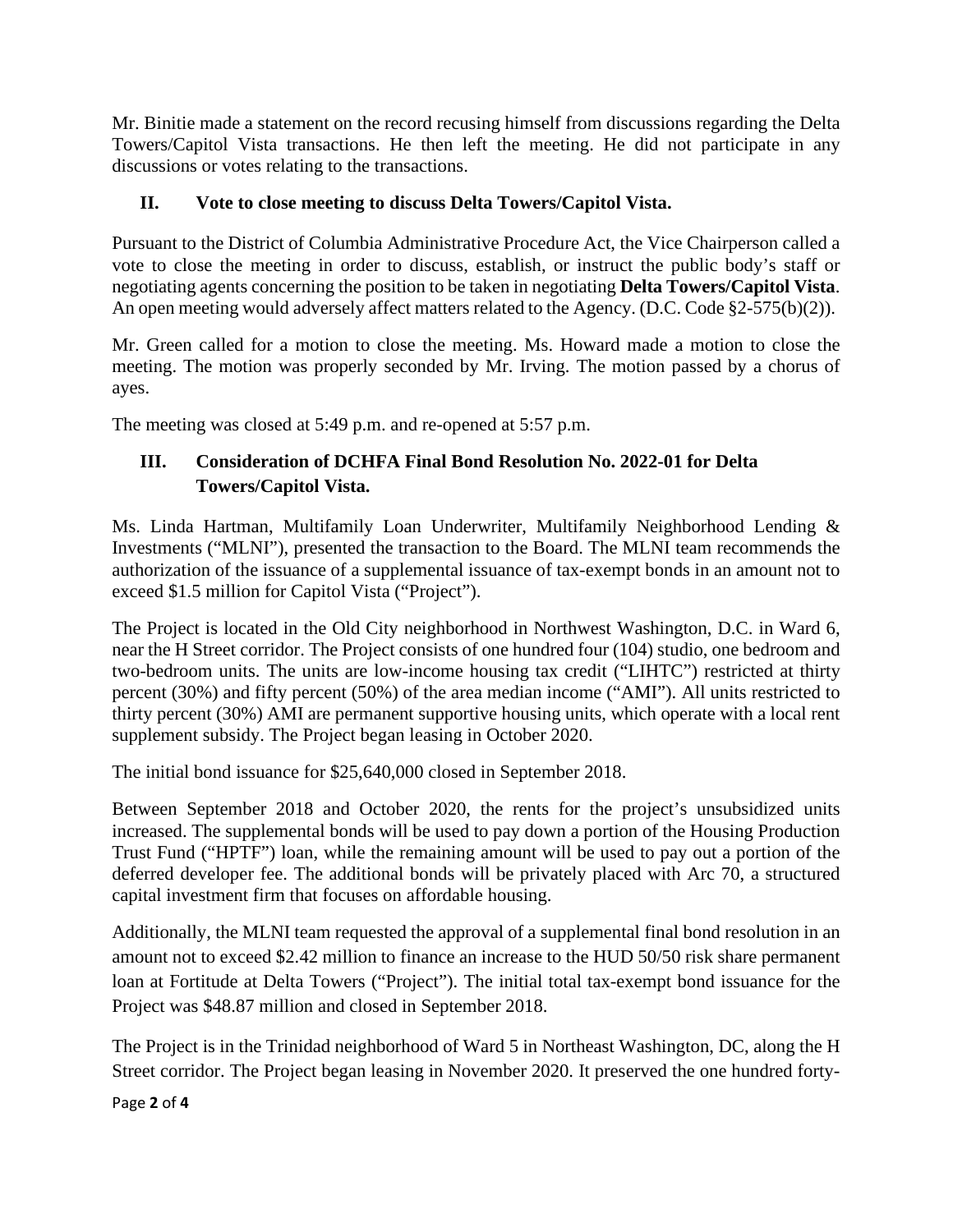nine (149) senior units at the Delta Towers development, which is proposed for renovation and created thirty (30) new senior units. The projected closing date is January 15, 2022, and the projected conversion date is March 1, 2022.

Between September 2018 and the Project's leasing date in November 2020, the housing assistance payment ("HAP") contracts for the Project's Section 8 units increased. The Project's increased net operating income can support a HUD 50/50 Risk Share permanent loan of \$26.70 million, which is an increase of \$2.10 million or 4.4%. The total tax-exempt bond amount for the Project will now be \$50.97 million. The supplemental bonds of \$2.10 million will also be privately placed with Arc 70.

The Sponsor will split the supplemental bond proceeds with the Department of Housing and Community Development ("DHCD"). Fifty percent (50%) of the supplemental bond proceeds will be used to pay down a portion of the Housing Production Trust Fund ("HPTF") loan, while the remaining fifty percent (50%) will be used to pay out a portion of the deferred developer fee.

All one hundred seventy-nine (179) units at the Project are low-income housing tax credit ("LIHTC") units restricted at thirty percent (30%) of the area median income level and will operate with subsidies. The housing assistance payment ("HAP") contract from the Delta Towers development transferred to the Project, providing for one hundred forty-nine (149) units to operate with HAP. Additionally, thirty (30) units at the Project operate with a Local Rent Supplement Program ("LRSP") subsidy, with eighteen (18) of those thirty (30) units designated as permanent supportive housing. Overall, tenants at the Project contribute thirty percent (30%) of their income towards rent.

Ms. Hartman concluded her presentation and introduced Corey Powell, Stephen Vassor and Joel Patterson from the developer, Dantes Partners. Additionally, Blaise Rastello from Gilbane Development also joined. Mr. Green opened the floor for questions from the Board. There were no questions.

Mr. Donald called for a vote to approve DCHFA Final Bond Resolution No. 2022-01 for Delta Towers/Capitol Vista. Mr. Irving made a motion to approve the resolution and it was properly seconded by Ms. Howard. Mr. Donald took a poll vote because the Agency is committing volume cap.

The resolution was unanimously approved.

Mr. Donald made a statement that the transaction would be returning almost \$2,000,000 to the HPTF, due in part to the Agency's ability to issue additional bonds.

## **IV. Executive Director's Report.**

There was no Executive Director's Report.

# **V. Other Business.**

Page **3** of **4**